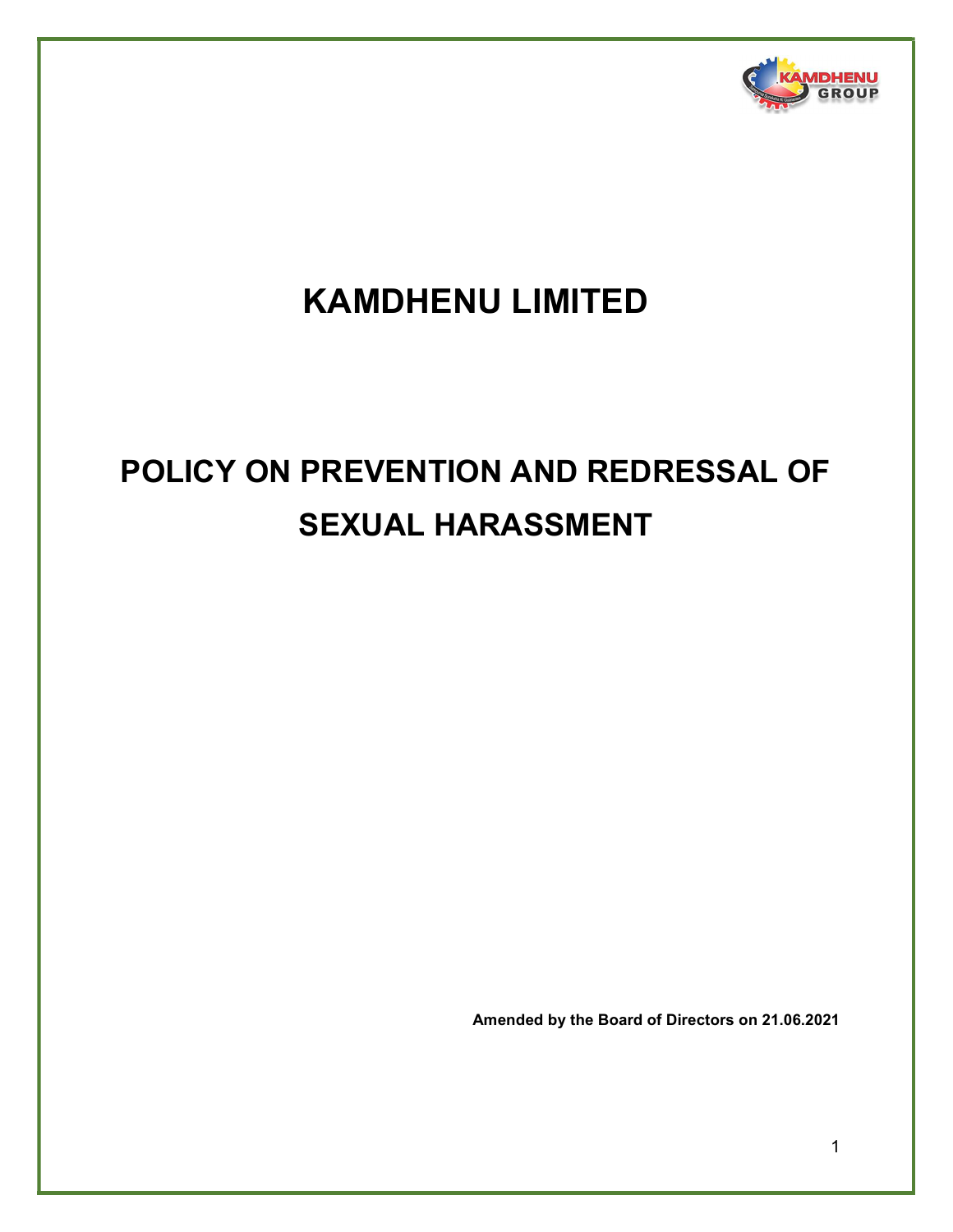#### KAMDHENU LIMITED

CIN : L27101HR1994PLC092205 Regd. Office: 2nd Floor, Tower-A, Building No. 9, DLF Cyber City, Phase-III, Gurugram - 122 002, Haryana Website: www.kamdhenulimited.com, Phone: 0124-4604500

#### POLICY ON PREVENTION AND REDRESSAL OF SEXUAL HARASSMENT

# 1. INTRODUCTION

Kamdhenu Limited ("the Company") as an employer is committed to maintain a healthy and safe work environment that enables employees to work free from unwelcome, offensive and discriminatory behaviour. The Company aims to enable employees to deliver their best at work without fear of discrimination, gender bias and sexual harassment. The Company recognizes the consequences of sexual harassment and that sexual harassment can subject individuals to fear, stress and anxiety. It acknowledges the strains that such harassment places on the work and family life of an individual.

Sexual harassment at the workplace is a form of discrimination. Protection against sexual harassment and right to work with dignity are universally recognized human rights by international conventions and instruments. Therefore, in order to deal with sexual harassment at workplace the Company has set out Prevention and Redressal of Sexual Harassment Policy. This policy is inclusive and recognises the importance of self respect of every individual working or associated with the company, irrespective of their gender or sexual orientation.

The Policy aims to prevent/prohibit and redress any incident of sexual harassment and to enforce strong disciplinary action in face of any such occurrence. It defines sexual harassment and provides a framework to deal with complaints of sexual harassment at the workplace or related to the workplace, even if the employees are working from home and not physically present in the office.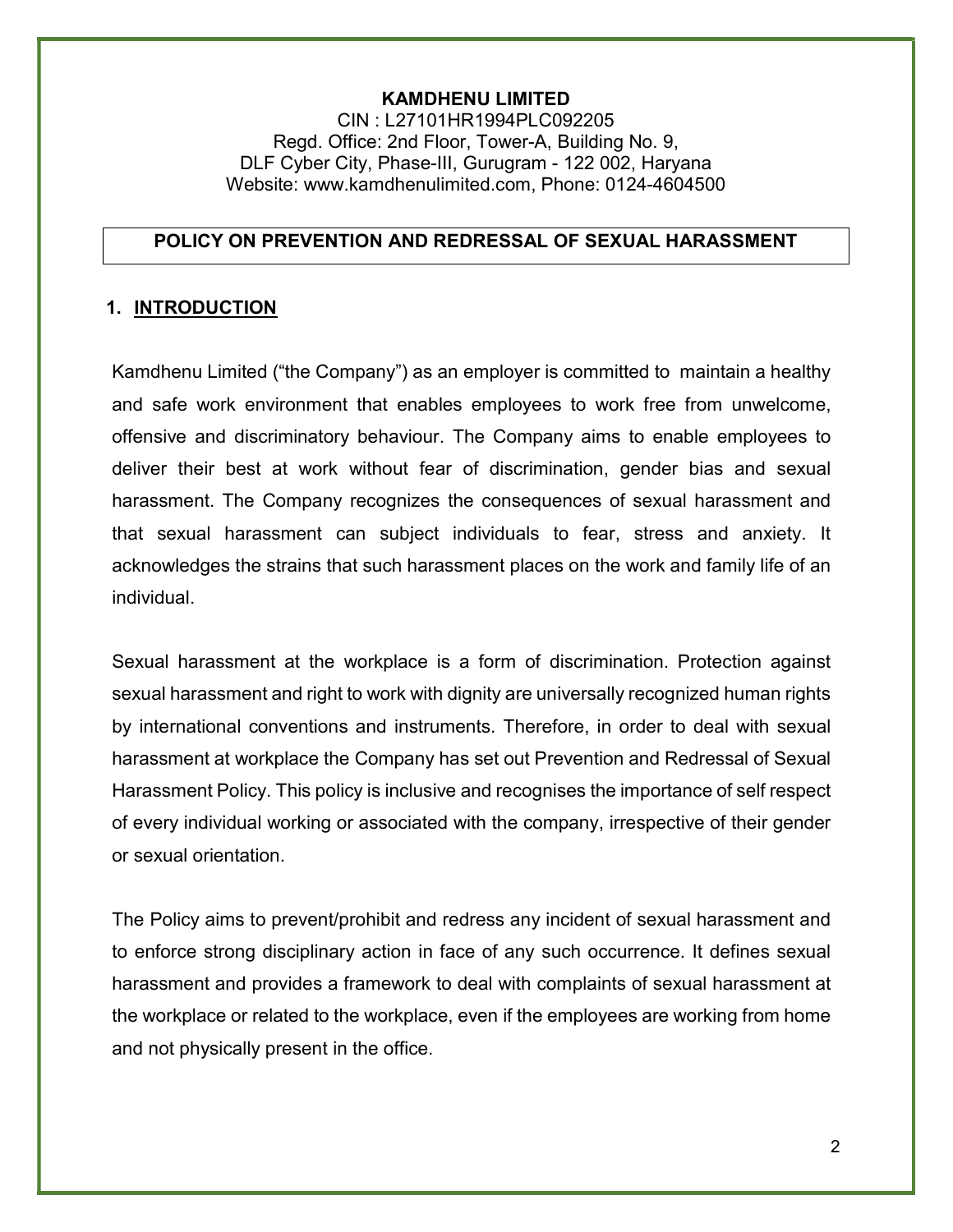Any form of sexual harassment whether overt or covert is therefore unacceptable and regarded as misconduct as per this Policy. It explicitly prohibits sexual harassment at work place or off-site, either during or in connection with activities related to work. The Company will take action consistent with its disciplinary and grievance procedures against any employee found to have breached this Policy. The Company will also take steps to comply with any specific domestic laws relating to this issue.

The Company is committed to ensure that sexual harassment instances and incidents are reported without fear of reprisal or retaliation. The Company will investigate instances / and or complaints of sexual harassment promptly and discreetly. The Company will initiate disciplinary action as per the stipulations provided in this Policy. This policy is also in line with the Sexual Harassment of Women at Workplace (Prevention, Prohibition & Redressal) Act, 2013. Consequently, the complaint mechanism and reliefs as per this Policy are primarily focused on women. This Policy is non-statutory with respect to persons other than women.

However, we are committed to provide a safe environment for every individual irrespective of their gender and sexual orientation and persons who do not fit in binary categories of woman and men (intersex) and will provide the same due process to all employees who experience sexual harassment at workplace.

It is the responsibility of all those connected with the Company to comply with this Policy.

#### 2. OBJECTIVES

- a. Provide a work environment free from fear, reprisal, coercion, discrimination and harassment of sexual nature.
- b. Express zero tolerance for any sexual harassment at workplace through Prevention, Resolution and Deterrence of acts of sexual harassment.
- c. Enable all those working, associated with and visiting the Company to raise their concerns and make complaints without any fear.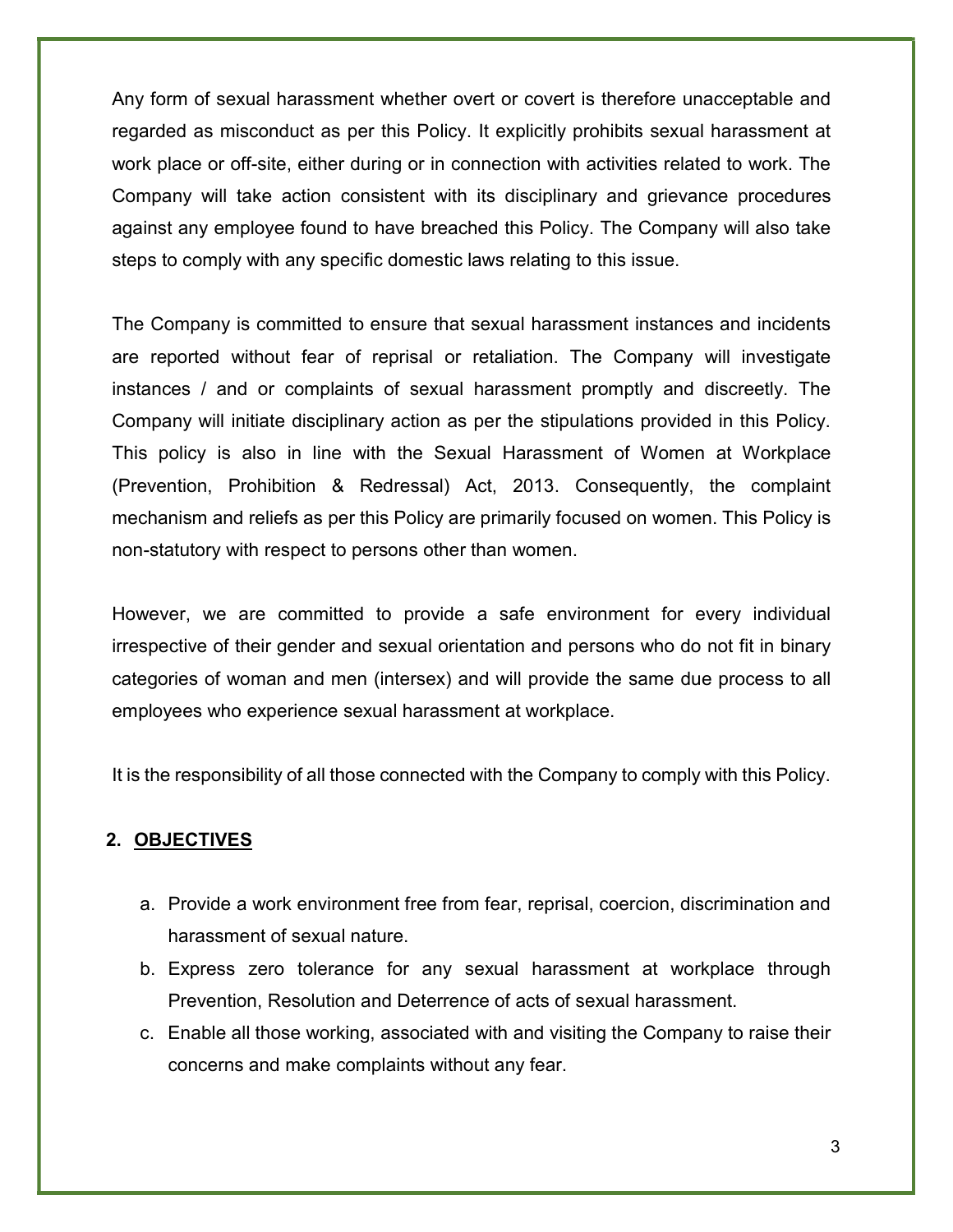- d. Define sexual harassment and provide a clearly stated codified redressal for any sexual harassment occurring at the workplace.
- e. Conduct fair investigation and reach reasonable decisions in a timely manner.
- f. Provide procedure for resolution, settlement or prosecution of complaints of sexual harassment.

# 3. SCOPE

The Policy applies to all those employed and associated with the Company. They can be regular, temporary, ad hoc or daily wage basis employees. They include contract workers, probationers, trainees, and apprentices or called by any other such name, who are engaged by the Company. They could be appointed either directly or through an agent including a contractor. This Policy will be incorporated in the service conditions of all employees explicitly or by inferences and will come into effect immediately. All parties connected with the Company are mandated to follow this Policy and work collaboratively to prevent sexual harassment.

# 4. DEFINITIONS

- a) "Act" means the Sexual Harassment of Women at Workplace (Prevention, Prohibition and Redressal) Act, 2013.
- b) "Aggrieved Individual" means
	- i. A person employed with the Company for any work on regular, temporary, ad-hoc or daily wages, either directly or through an agent, including a contractor, whether for remuneration or not, or working on a voluntary basis or otherwise.
	- ii. Aggrieved Individual for the purpose of this Policy would include but not be limited to any employee, worker, contract worker, probationer, trainee, apprentice or intern.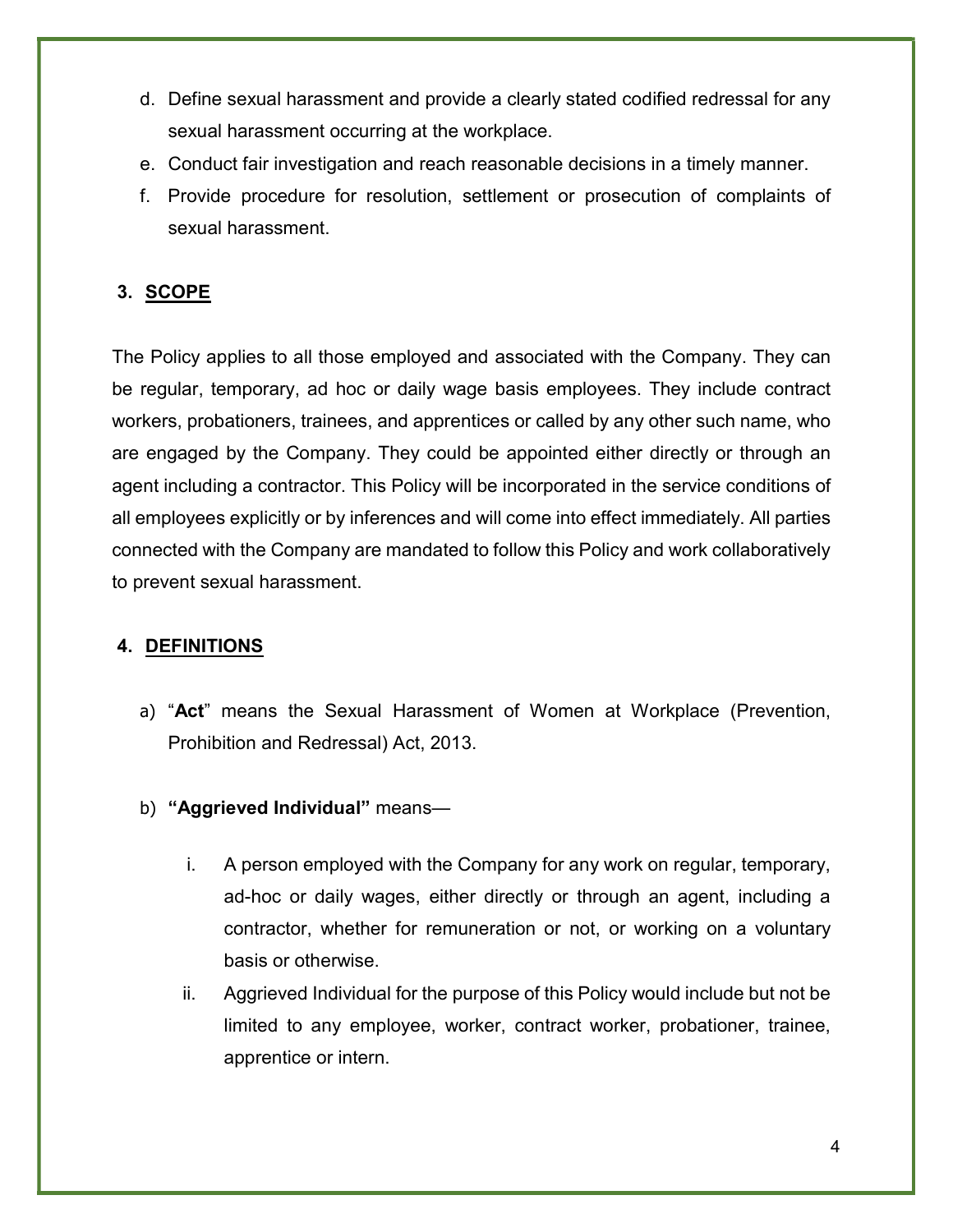- c) "Company" means Kamdhenu Limited.
- d) "Employee" means a person employed at a workplace for any work on regular, temporary, ad hoc or daily wage basis, either directly or through an agent, including a contractor, whether for remuneration or not, or working on a voluntary basis or otherwise and includes an employee, worker, a contract worker, probationer, trainee, apprentice or called by any other such name;
- e) "Employer" means person who are responsible for management, supervision and control of the workplace including appointment/removal/termination of employees and includes the Directors and Senior Management Personnel's and Human Resource Department Head.
- f) "Internal Complaints Committee" ("Internal Complaints/IC") shall mean a committee set up by the Company under this Policy which will deal with all complaints of alleged harassment, including sexual harassment and implement this Policy.
- g) "Sexual harassment" includes any one or more of the following unwelcome acts or behavior (whether directly or by implication) namely:
	- i. physical contact and advances; or
	- ii. a demand or request for sexual favours favors; or
	- iii. making sexually coloured colored remarks; or
	- iv. showing pornography; or
	- v. any other unwelcome physical, verbal or non-verbal conduct of sexual nature;
- h) "Workplace" means establishment, offices, branches, premises, locations or units controlled, owned, established by the Company or places visited by the employees out of or during the course of employment including the accommodation, transportation provided by the employer for undertaking such journey.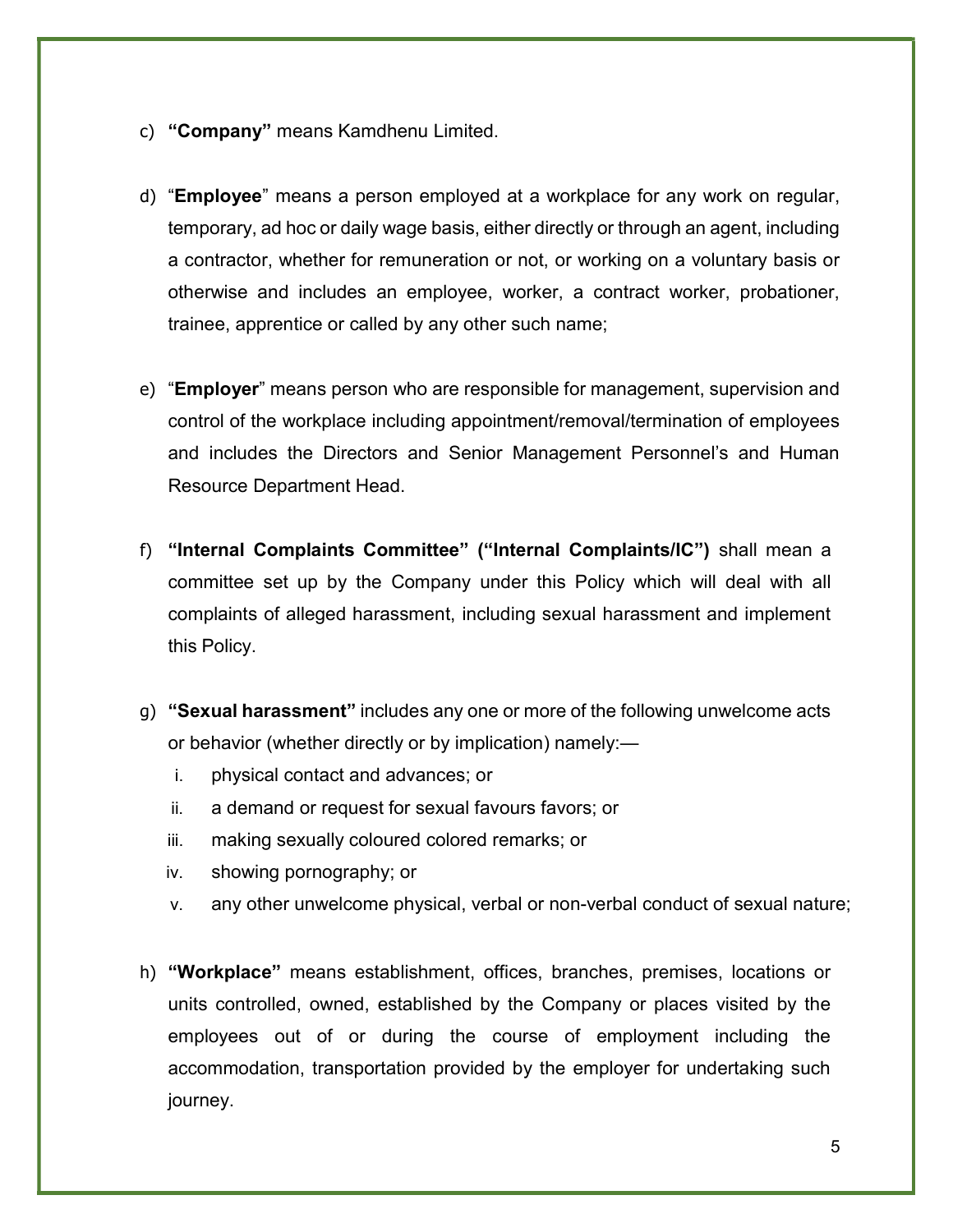i) "Respondent" means a person against whom a complaint of alleging sexual harassment has been made under this policy.

Words and expressions used herein and not defined but defined in the Act shall have the meanings respectively assigned to them in the Act.

# 5. INTERNAL COMPLAINTS COMMITTEE

Internal Complaints Committee shall consist of:

- a) A Presiding Officer who shall be a woman employed at a senior level from amongst the employees.
- b) Not less than two Members from amongst employees preferably committed to the cause of women or who have had experience in social work or have legal knowledge.
- c) One member from amongst non-governmental organizations or associations committed to the cause of women or a person familiar with the issues relating to sexual harassment.

At least one - half of the total Members so nominated shall be women in the Internal Complaints Committee.

The Presiding Officer and every Member of the Internal Committee shall hold office for such period, not exceeding three years, from the date of their nomination as may be specified by the employer.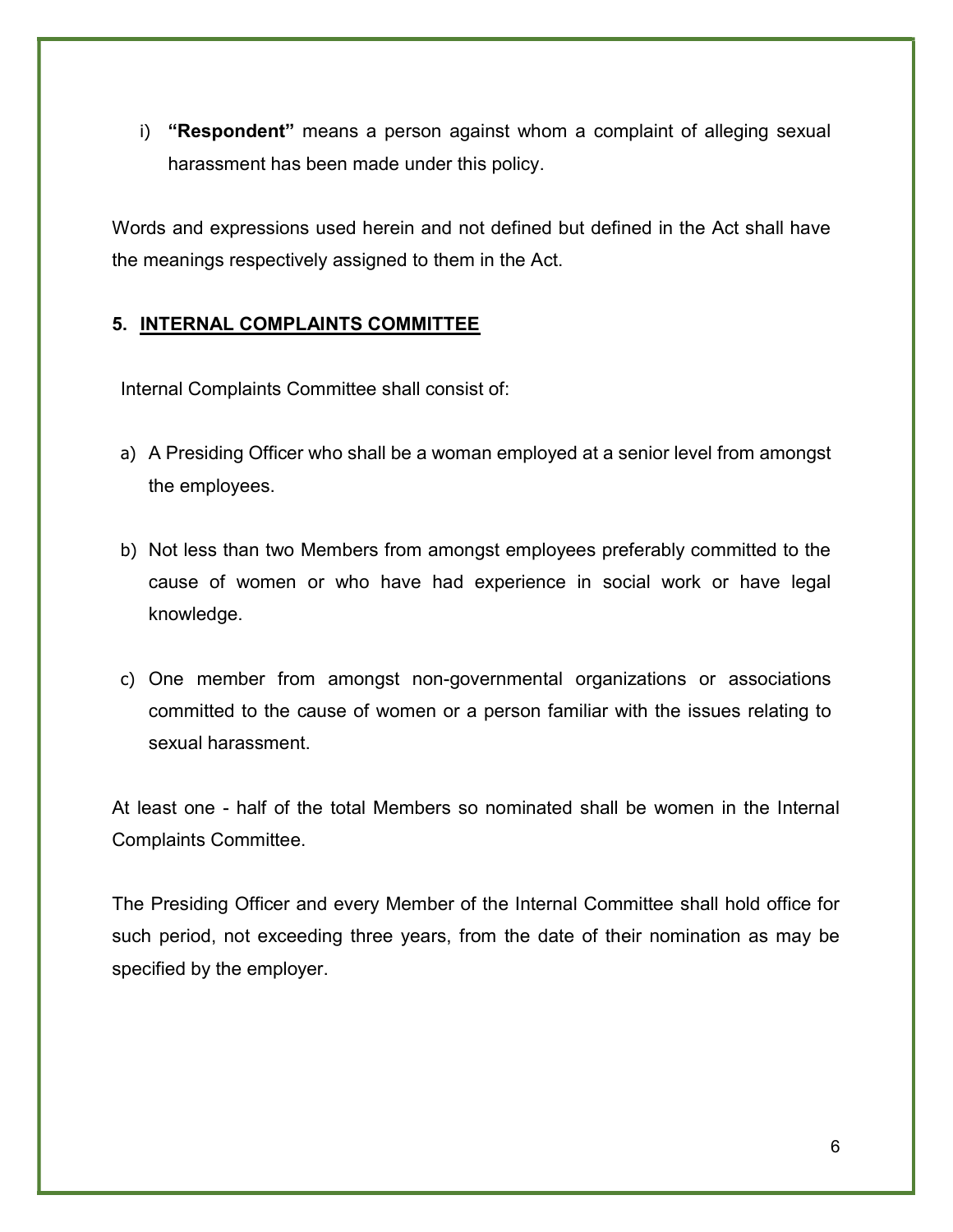# 6. DUTIES OF THE INTERNAL COMPLAINTS COMMITTEE

For any reported complaints of sexual harassment, the Internal Complaints Committee shall:

- a) Act as an impartial body, carry out appropriate disciplinary proceedings and impart fitting action as per the findings of the inquiry.
- b) Ensure that the victims and witnesses are not victimized, ostracized or discriminated for making the complaint and taking part in the inquiry proceedings.
- c) Maintain confidentiality of all complaints, investigations, inquiries and proceedings, as far as practically possible.
- d) Ensure prompt investigation and action for all complaints.
- e) Prevent retaliation against an employee who in good faith reported or provided information regarding any harassment incident.
- f) In case of third party involvement in a complaint, the Internal Complaints Committee shall actively assist and provide all its resources to the Complainant in pursuing the complaint and ensure the Complainant and witnesses' safety, at least within Company's premises.

# 7. FORMAL COMPLAINT PRODECURE AND GUIDELINES

# 7.1 Complaint:

Any aggrieved individual who feels and is being harassed, sexually or otherwise, directly or indirectly, may submit a complaint of the alleged incident to the Internal Complaints Committee in writing within 24 hours from the date of incident. However, this period can be extended by a period not exceeding 3 months at the discretion of the IC in the event the circumstances were such which prevented the complainant from filing the complaint.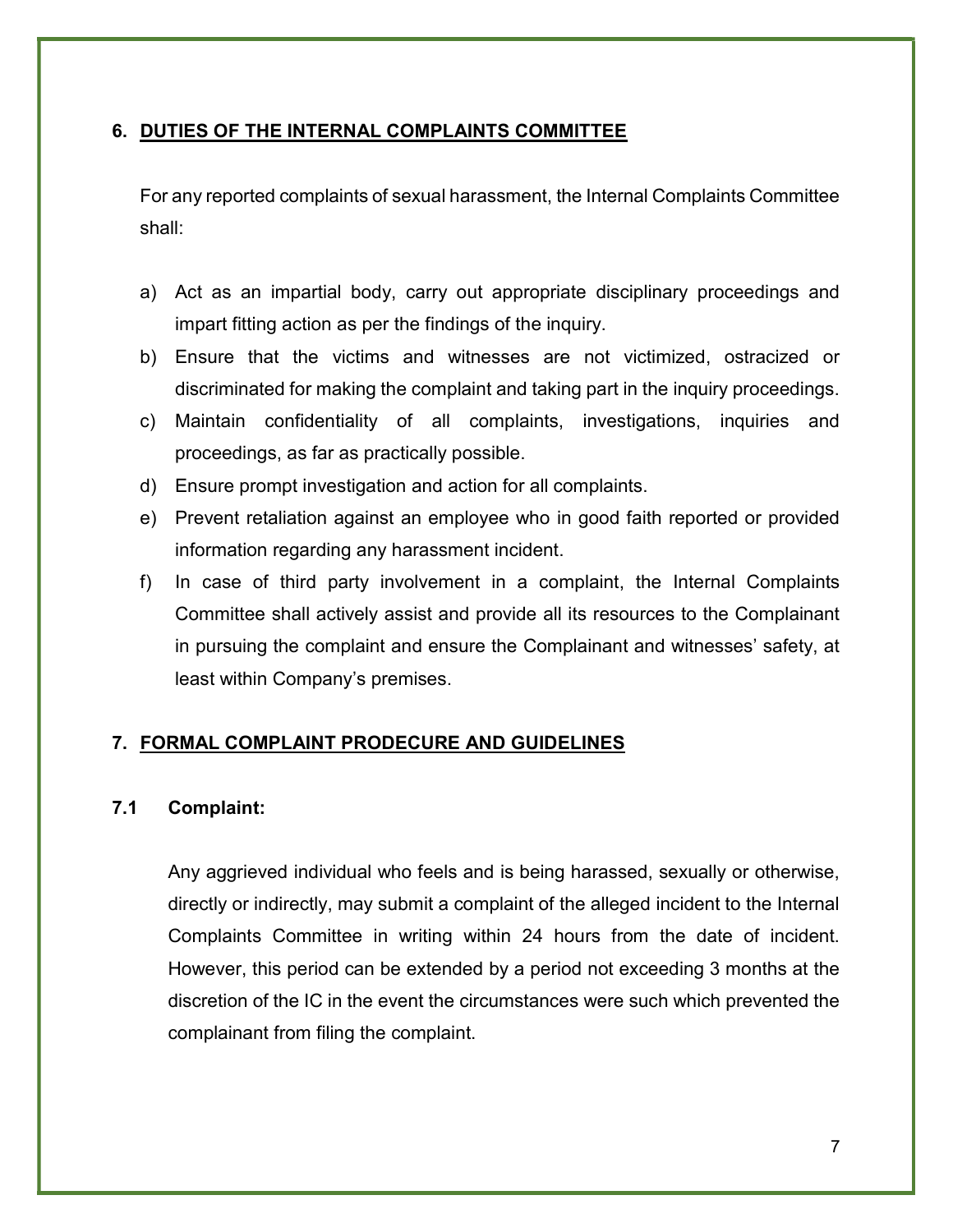In case a complaint cannot be made in writing, the presiding officer or any member of the IC shall render all reasonable assistance to the Aggrieved Individual for making the complaint in writing.

Where the Aggrieved Individual is not able to make a complaint on account of his/her physical /incapacity, the following persons may file the complaint on behalf of his/her:

- a. His/her relative or friend; or
- b. His/her co worker; or
- c. an officer of the Notional Commission for Women or State Women's Commission; or
- d. any person who has knowledge of the incident, with the written consent of the Aggrieved Individual

Where the Aggrieved Individual is not able to make a complaint on account of his/her mental incapacity, the following persons may file the complaint on behalf of his/her:

- a. his/her relative or friend; or
- b. a special educator; or
- c. a qualified psychiatrist or psychologist; or
- d. the guardian or authority under whose care she is receiving treatment or care; or
- e. any person who has knowledge of the incident jointly with anyone of the above

Where the Aggrieved Individual for any other reason is unable to make a complaint, a complaint may be filed by any person who has knowledge of the incident, with his/her written consent.

Where the Aggrieved Individual is dead, a complaint may be filed by any person who has knowledge of the incident, with the written consent of his/her legal heir.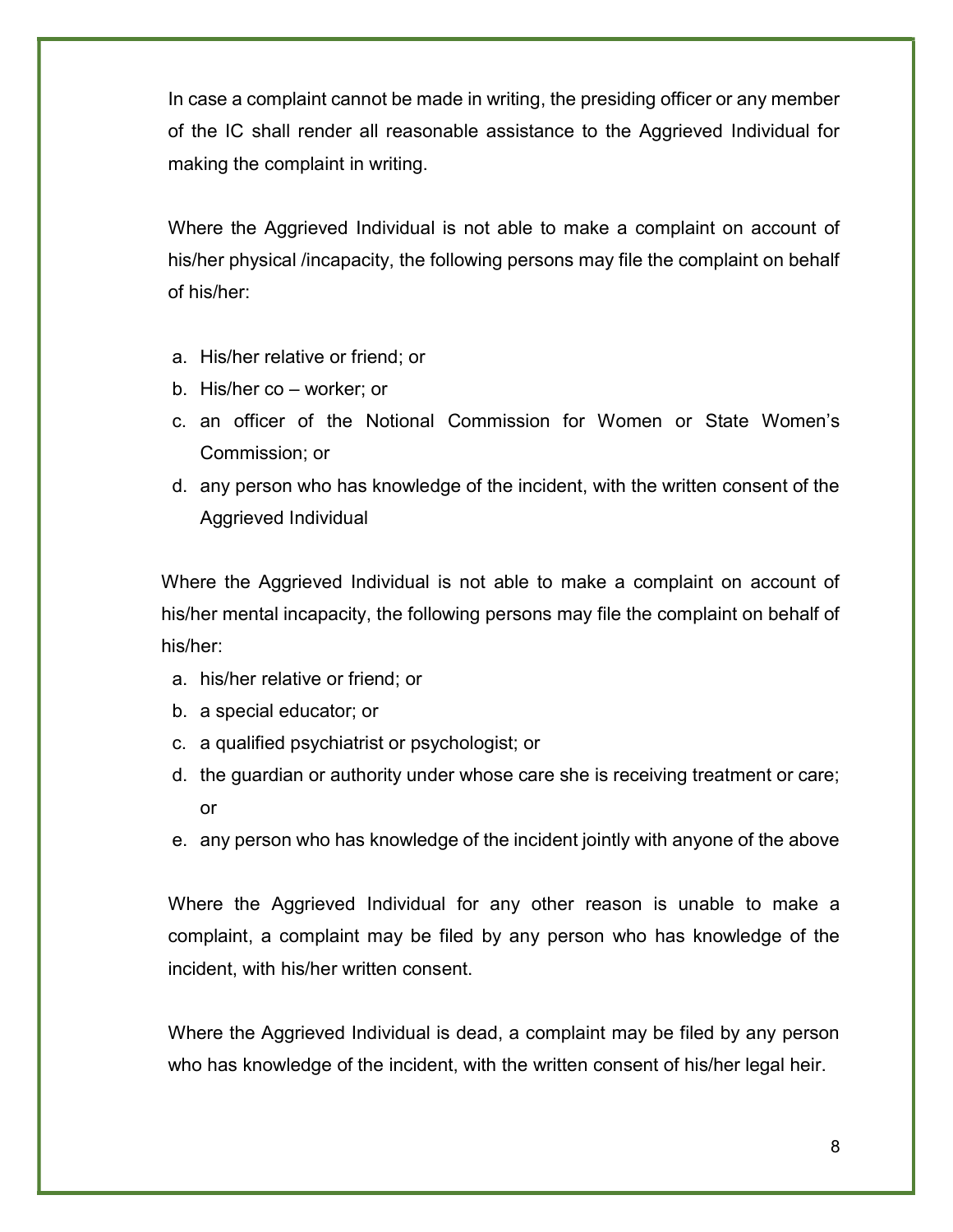The Aggrieved Individual is required to disclose his/her name, department, division and location he/she is working in, to enable the Internal Committee to contact his/her and take the matter forward.

The Aggrieved Individual shall submit 6 (six) copies of the complaint to the concerned IC along with supporting documents and the names and addresses of the witnesses (if any). The IC shall forward a copy of the complaint to the Respondent within 7 working days and the Respondent shall file his/her reply along with supporting documents and the names and addresses of the witnesses (if any) within a period not exceeding 10 working days from the date of receipt of the documents from the IC.

The Aggrieved Individual may lodge the compliant in writing at below address:

The Presiding Officer, Internal Complaints Committee, Kamdhenu Limited 2<sup>nd</sup> Floor, Building No. 9A, DLF Cyber City, Phase – III, Gurugram-122002, Haryana Designated email id : complaints.icc@kamdhenulimited.com

# 7.2 Conciliation:

At the request of the Aggrieved Individual, the IC may allow conciliation of the complaint between Aggrieved Individual and Respondent. It may be noted here that monetary settlement shall not be the basis of such conciliation. Upon such settlement being arrived at by IC, it shall record such settlement and forward the same to the Company. The copies of the settlement shall also be provided to the Aggrieved Individual and the respondent.

In cases where settlement has been arrived at by conciliation no further inquiry shall be conducted by the IC.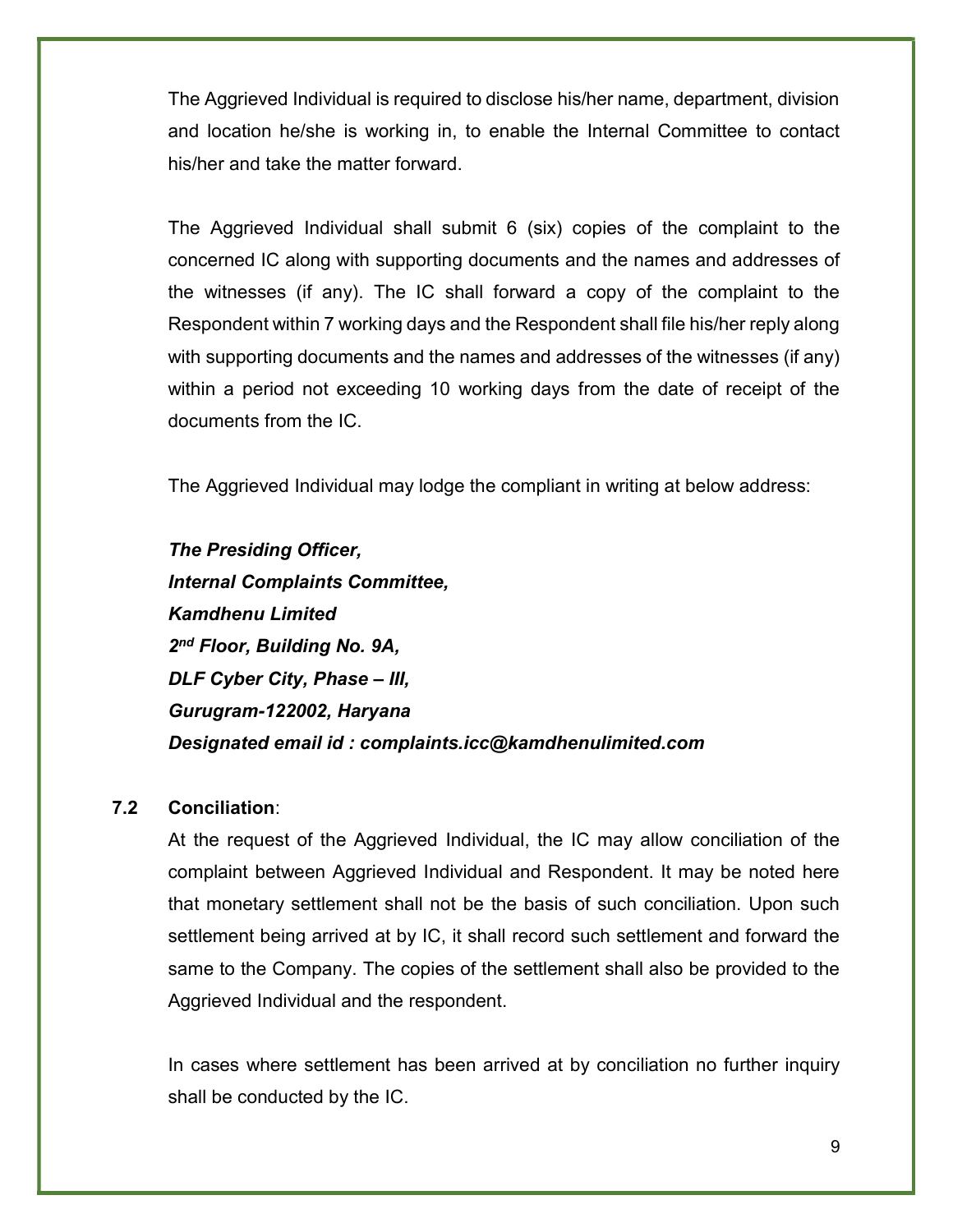# 7.3 Inquiry into a Complaint:

The IC shall make inquiry into the complaint in accordance with the established principles of natural justice. The IC shall complete its inquiry within 90 days from receipt of complaint and an inquiry report shall be issued accordingly within the stipulated period.

An opportunity of being heard shall be given to both parties and a copy of the findings shall be made available to both the parties enabling them to make representation against the findings before the Committee.

The IC shall have the right to terminate the inquiry proceeding or give ex-parte decision on the complaint, if the Aggrieved Individual or the Respondent fails, without sufficient cause to present herself or himself for three consecutive hearings conveyed by the IC. Provided such termination or ex-parte order may not be passed without giving a notice in writing, 15 days in advance, to the party concerned.

No party shall be allowed to bring in any legal practitioner to represent them at any stage before the IC.

While conducting an inquiry, a minimum of three members of the IC including the presiding officer of the concerned IC shall be present while conducting the inquiry.

# 7.4 Interim Reliefs

The IC is empowered to recommend to the Company, at the request of the complainant, interim measures such as:

(i) transfer of the Aggrieved Individual or the respondent to any other workplace;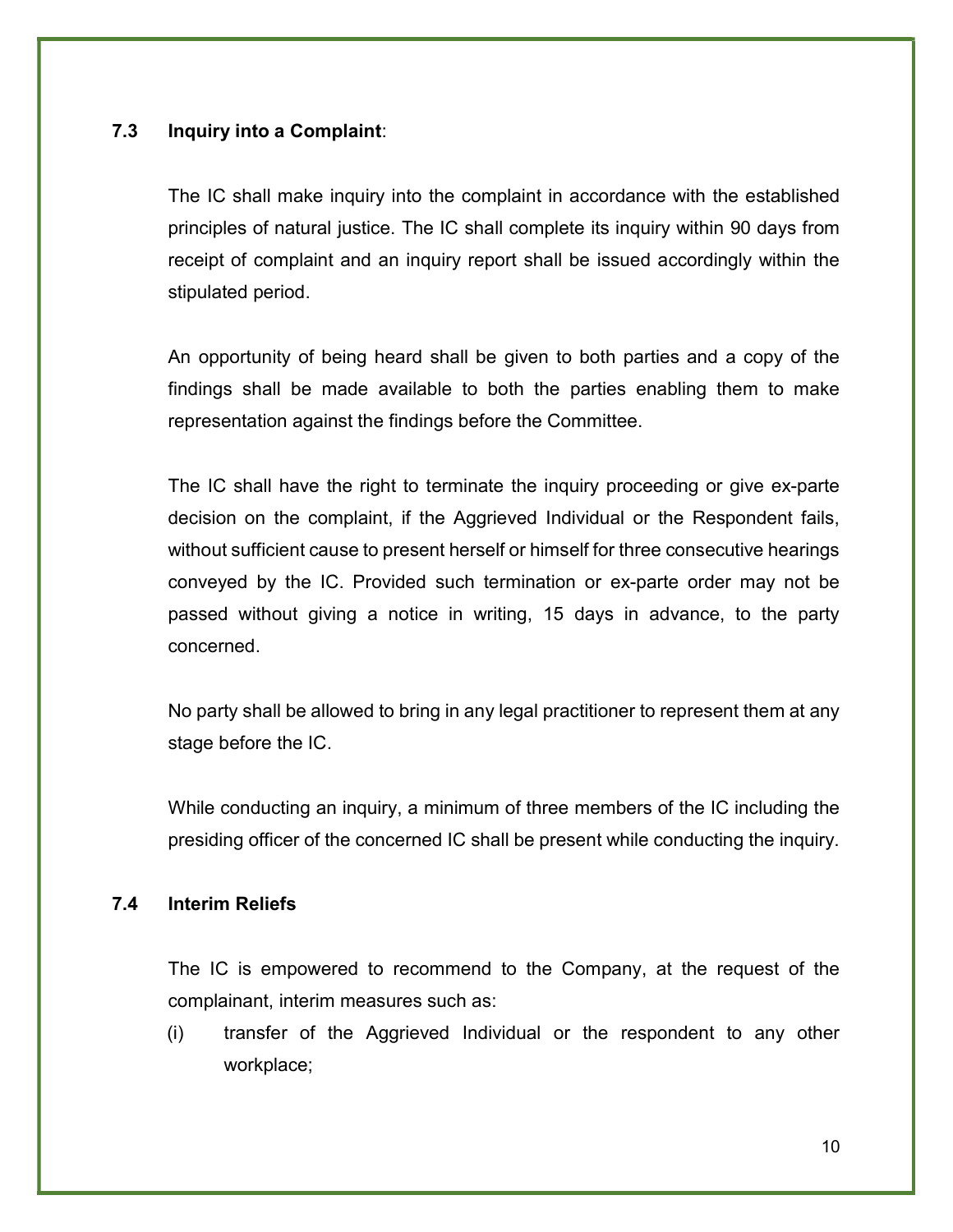- (ii) grant leave to the Aggrieved Individual up to a period of 3 months in addition to his/her regular statutory / contractual leave entitlement;
- (iii) restrain the respondent from reporting on the work performance of the Aggrieved Individual or writing his/her confidential report or assign the same to any other officer.

#### 7.5 Action after Inquiry

On completion of the inquiry, an inquiry report shall be issued to the Company within a period of 10 days from the completion of the inquiry and such report shall also be made available to the concerned parties.

#### 7.6 Confidentiality / Prohibition of Publication

The contents of the complaint, the identity and address of the Aggrieved Individual, Respondent and witnesses, any information relating to conciliation and inquiry proceedings, recommendations of the IC, and the action taken by the Company shall not be published, communicated, or made known to the public, press and media in any manner. The Company shall be entitled to recover a sum of upto INR 1,00,000/- (Rupees One lac only) from any person who contravenes this condition. The Act also stipulates removal of the presiding officer in the eventuality of such publication. However, information may be disseminated regarding the justice administered to any Aggrieved Individual of Sexual Harassment without disclosing the name, address, identity or any other particulars calculated to lead to identification of the Aggrieved Individual and witnesses. All records of complaints, including contents of meetings, results of investigations and other relevant material will be kept confidential by the Company except where disclosure is required under disciplinary or other remedial processes or under applicable laws.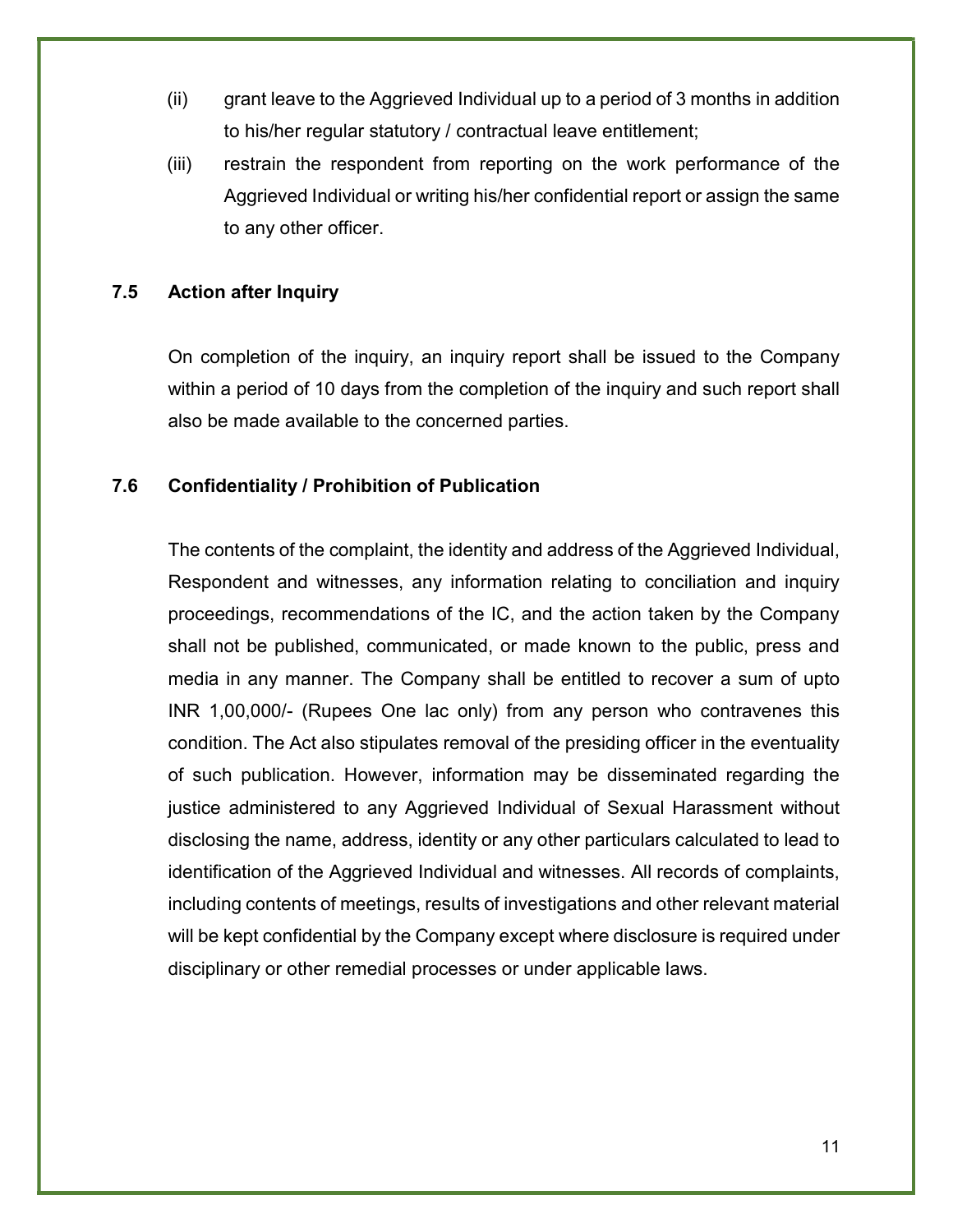# 7.7 Annual Report

The IC shall prepare an annual report with details of number of complaints received, number of complaints disposed off during a given year, number of cases pending for more than 90 days, number of workshops or awareness programme programs organized and nature of action taken by employer or District Officer. The annual report shall be submitted to the Company and the District Officer appointed by the State Government in this regard.

# 8. DUTIES OF EMPLOYER

- a. provide a safe working environment at the workplace with shall include safety from the persons coming into contact at the workplace;
- b. display at any conspicuous place in the workplace, the penal consequences of sexual harassments; and the order constituting, the Internal Committee under subsection (1) of section 4;
- c. organize workshops and awareness programs at regular intervals for sensitizing the employees with the provisions of the Act and orientation programs for the members of the Internal Committee in the manner as may be prescribed;
- d. provide necessary facilities to the Internal Committee or the Local Committee, as the case may be, for dealing with the complaint and conducting an inquiry;
- e. assist in securing the attendance of respondent and witnesses before the Internal Committee or the Local Committee, as the case may be;
- f. make available such information to the Internal Committee or the Local Committee, as the case be, as it may require having regard to the complaint made under subsection (1) of section 9;
- g. provide assistance to the woman if she so chooses to file a complaint in relation to the offence under the Indian Penal Code or any other law for the time being in force;
- h. cause to initiate action, under the Indian Penal Code or any other law for the time being in force, against the perpetrator, or if the Aggrieved Individual so desires,